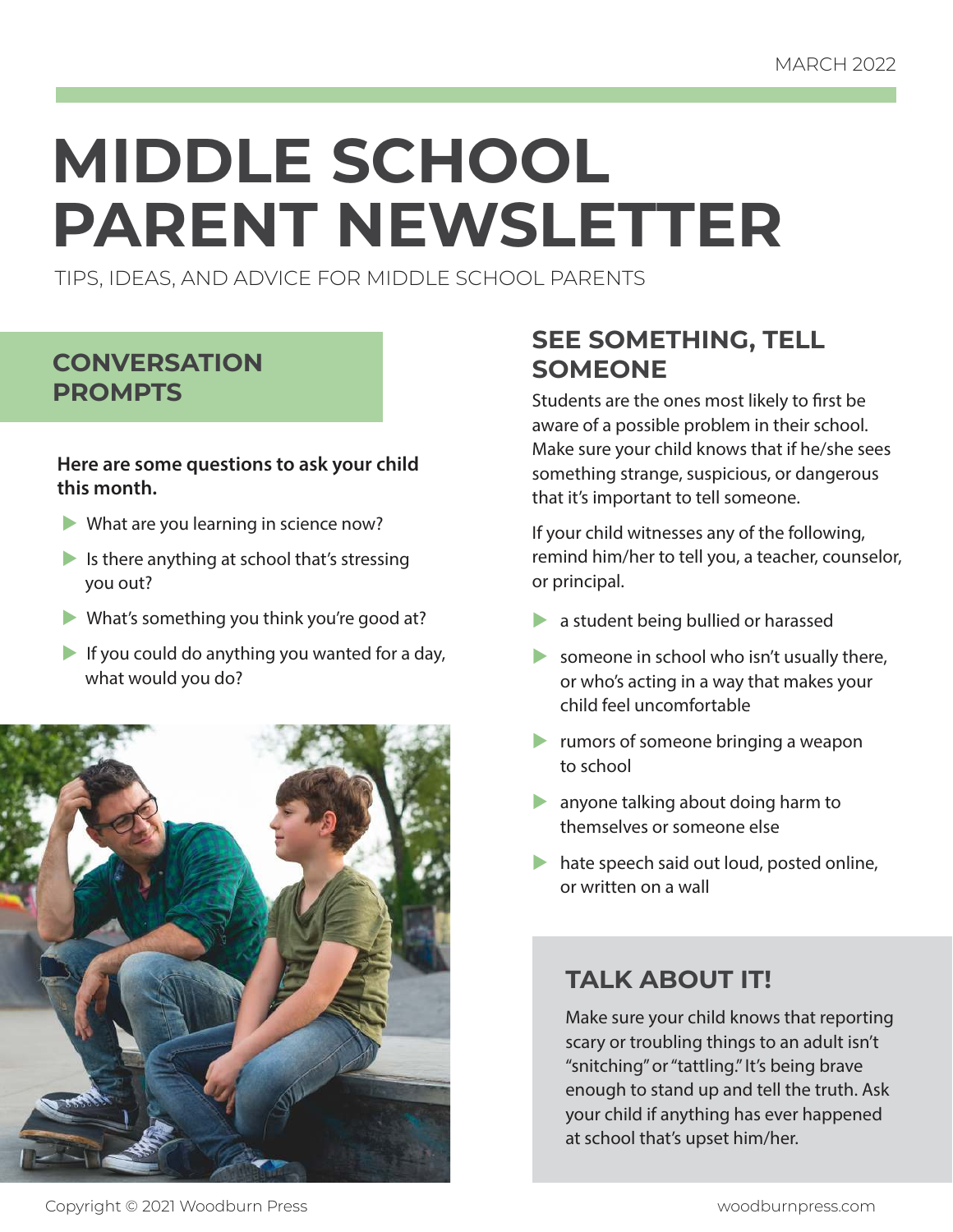## **SUPPORTING READING SKILLS**

Although your child has been reading for years, your involvement is key to helping your child further develop his/her reading skills. Here's what you can do.

**Read a series together** such as Harry Potter or Chronicles of Narnia. Talk about the books as you work your way through them.

**Be a good role model.** Let your child see you reading newspapers, books, and magazines. At dinner, talk about the interesting things you've learned.

Another great way to be involved in your child's reading is to ask about the books he/she is reading or has read lately. Here are some questions you can ask your child.

- $\blacktriangleright$  What was that book about?
- $\triangleright$  Did you like it? Why or why not?
- $\blacktriangleright$  Who was your favorite character? Why?
- $\blacktriangleright$  What was your favorite part? Why?
- $\blacktriangleright$  Would you recommend this book to a friend?

## **EVERYDAY ACTIVE LEARNING**

Active learning is learning that engages a child in the learning process (e.g., exploring personal interests, problem solving, asking and answering questions).

This month's active learning tip is to take a trip to the library. In addition to adding new and interesting books to your child's bookshelf, libraries themselves are great literacy-building tools.

- $\blacktriangleright$  Talk about the different genres of books that can be found at the library (e.g., fiction, non-fiction, science fiction, biographies). Encourage your child to choose a book from a genre he/she has never tried before.
- $\blacktriangleright$  Ask a librarian to show your child how to search for books on the library's computer.

## **MAKE EDUCATION A PRIORITY**

Your child is more likely to value education if he/she sees that it's important to you. Make sure your child knows that doing well in school and getting a good education is very important to you and your family.

## **KEEPING TRACK OF PAPERS AND HANDOUTS**

Your child likely has many papers and handouts to keep track of, which can lead to a messy backpack or locker. Here's how you can help.

- $\blacktriangleright$  Make sure your child has a folder for each school subject.
- $\blacktriangleright$  Remind your child to put all handouts, assignments, and returned tests in the appropriate folders.
- $\blacktriangleright$  Remind your child that loose papers should not be stuck inside notebooks, books, or backpacks. They should always be put in the appropriate folder.

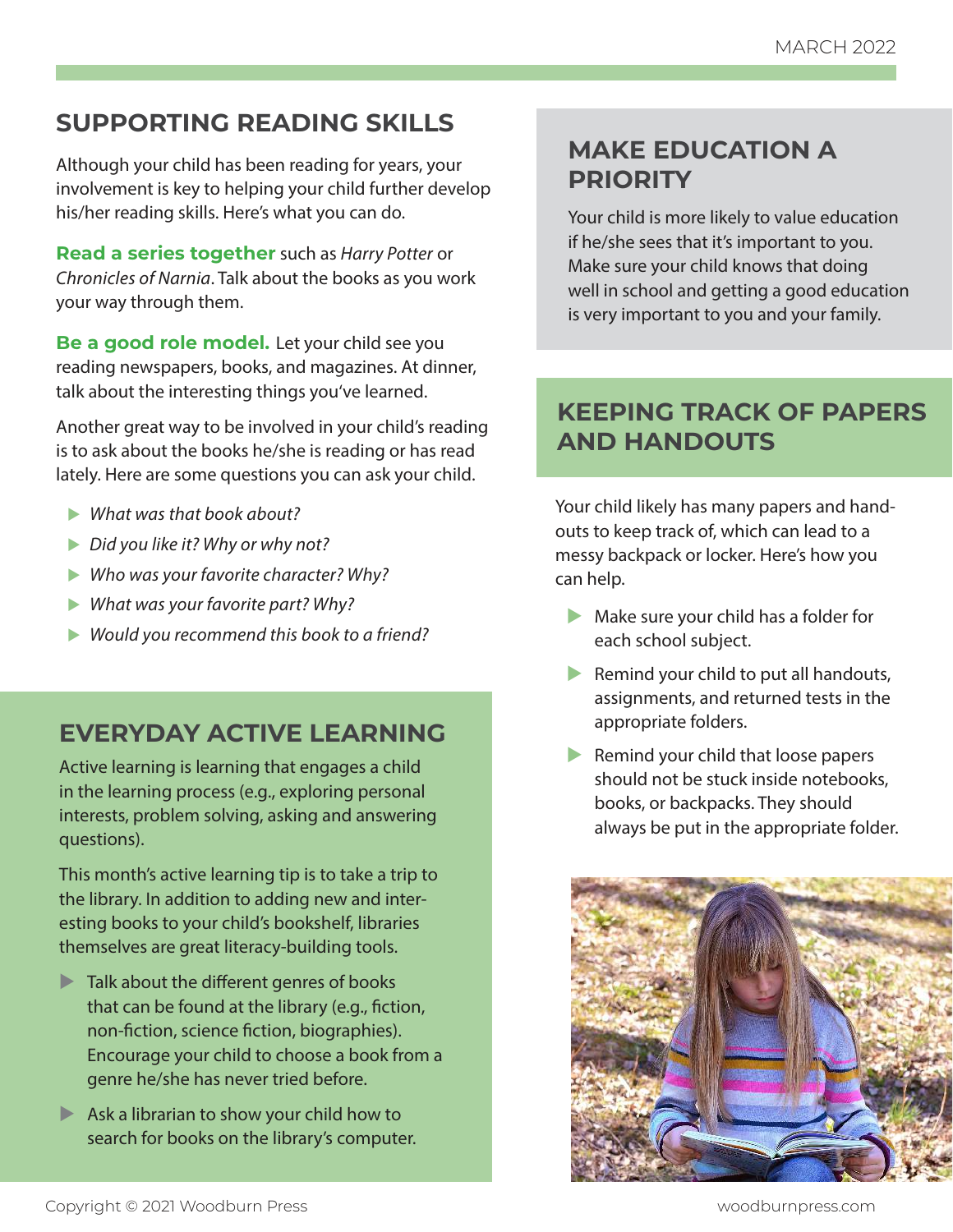## **TECH SPOTLIGHT: VIDEO GAMES**

Video games are a popular way to have fun, and they can even help improve problemsolving skills and dexterity. There are, however, things parents need to be aware of in order to ensure their children are gaming safe.

Use this information to have a conversation with your child about his/her video gameplay.

#### **What to look out for**

**Content.** Many video games contain inappropriate content, including violence and sex scenes.

**Online gaming.** Many, if not most, games provide the opportunity to play and interact with strangers.

**In-app purchases and downloadable content (DLC).** Many games offer additional features that can be acquired by paying an additional fee to download the content.

#### **What you can do**

**Place limits.** Know what games your child is playing, and who he/she is playing with. Know if your child is playing with friends, alone, or with strangers. For information and game advice, go to commonsensemedia.org.



## **DEVELOPING YOUR CHILD'S SELF-ESTEEM**

Parents are often quick to express disapproval but don't always get around to complimenting their child's behavior.

**Voice your approval.** Be on the lookout for situations in which your child is doing a good job or displaying a positive character trait. For example, if you like the way your child completes a chore, you might say something like, "I really appreciate your help in the kitchen. You always remember to clean up any mess you make." Always give specifics about positive behaviors.

There will be times when you need to correct your child's behavior. Be constructive, and avoid criticism that's harsh or unnecessary. If your child has done something wrong, focus on the behavior, not the child. For example, instead of "What's wrong with you?" address the behavior: "Throwing a ball in the house is not allowed."

# **MONTHLY CHALLENGE Be positive**

**Say one positive thing to your child every day. Compliment the way your child completes a chore or finishes a task, or how well he/she is doing in school. Children remember positive statements, so give your child praise or encouragement every day.** 

*"The child supplies the power but the parents have to do the steering." Benjamin Spock*